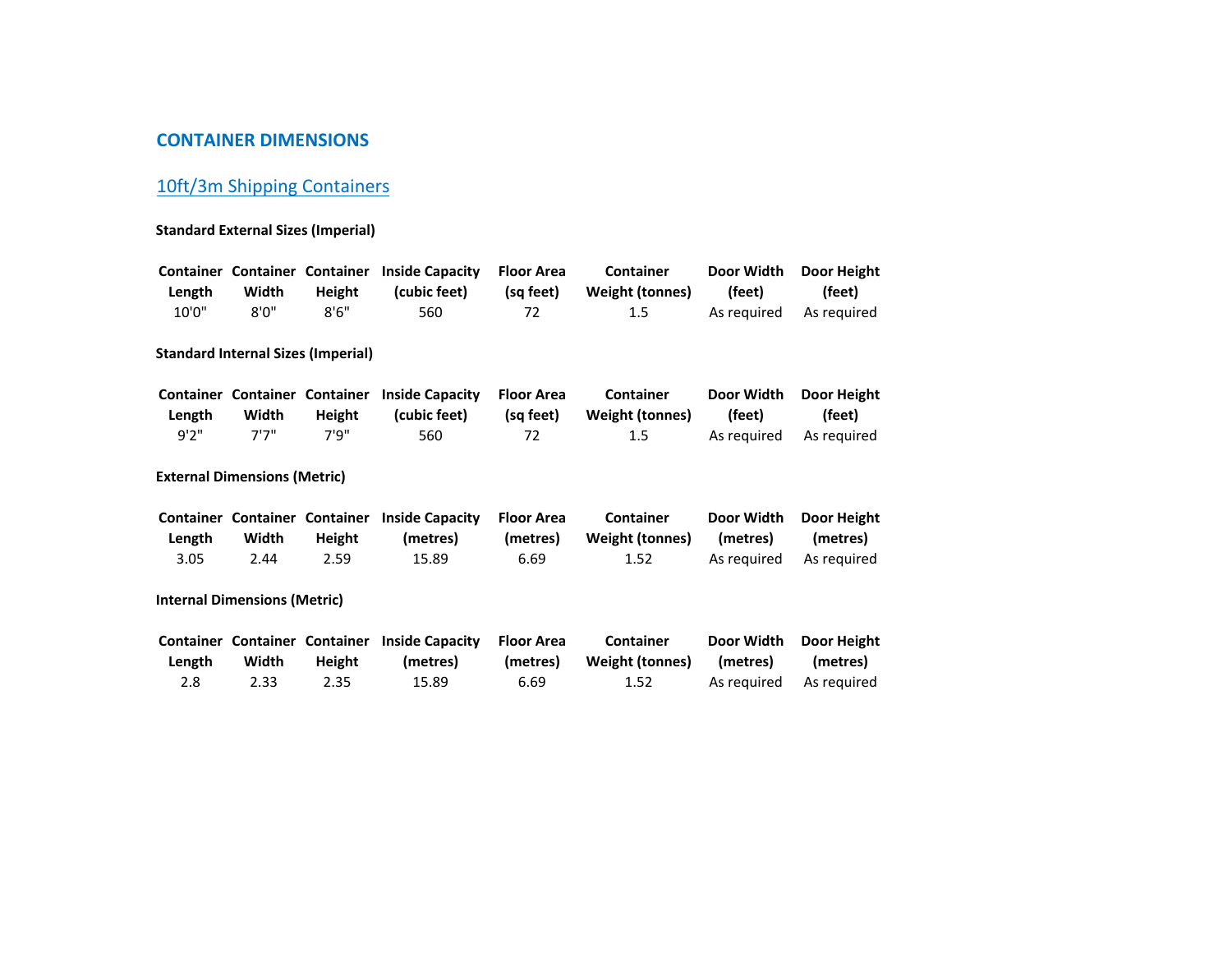# **20 Foot/6m Shipping Containers**

#### **Standard External Sizes (Imperial)**

|        |       |               | Container Container Container Inside Capacity Floor Area |           | <b>Container</b> | Door Width | <b>Door Height</b> |
|--------|-------|---------------|----------------------------------------------------------|-----------|------------------|------------|--------------------|
| Length | Width | <b>Height</b> | (cubic feet)                                             | (sa feet) | Weight (tonnes)  | (feet)     | (feet)             |
| 19'10" | 8'0"  | 8'6''         | 1.160                                                    | 150       | 2.4              | 7'6"       | フ'5"               |

#### **Standard Internal Sizes (Imperial)**

|        |       |        | Container Container Container Inside Capacity Floor Area |           | <b>Container</b> |        | Door Width Door Height |
|--------|-------|--------|----------------------------------------------------------|-----------|------------------|--------|------------------------|
| Length | Width | Height | (cubic feet)                                             | (sa feet) | Weight (tonnes)  | (feet) | (feet)                 |
| 19'3"  | フリフリ  | 7'9"   | 1.160                                                    | 150       | 2.4              | 7'6"   | <b>7'5"</b>            |

#### **External Dimensions (Metric)**

|        |       |               | Container Container Container Inside Capacity Floor Area |          | Container       |          | Door Width Door Height |
|--------|-------|---------------|----------------------------------------------------------|----------|-----------------|----------|------------------------|
| Length | Width | <b>Height</b> | (metres)                                                 | (metres) | Weight (tonnes) | (metres) | (metres)               |
| 6.06   | 2.44  | 2.59          | 32.85                                                    | 13.93    | 2.44            | 2.28     | 2.26                   |

#### **Internal Dimensions (Metric)**

|        |       |        | Container Container Container Inside Capacity Floor Area |       | <b>Container</b>                  |      | Door Width Door Height |
|--------|-------|--------|----------------------------------------------------------|-------|-----------------------------------|------|------------------------|
| Length | Width | Height | (metres)                                                 |       | (metres) Weight (tonnes) (metres) |      | (metres)               |
| 5.87   | 2.33  | 2.35   | 32.85                                                    | 13.93 | 2.44                              | 2.28 | 2.26                   |

## **40ft/12m Shipping Containers**

#### **Standard External Sizes (Imperial)**

|        |       |        | Container Container Container Inside Capacity Floor Area |           | Container       |        | Door Width Door Height |
|--------|-------|--------|----------------------------------------------------------|-----------|-----------------|--------|------------------------|
| Length | Width | Height | (cubic feet)                                             | (sa feet) | Weight (tonnes) | (feet) | (feet)                 |
| 40'    | 8'0'' | 8'6''  | 2.360                                                    | 305       | 4               | 7'6"   | 7'5"                   |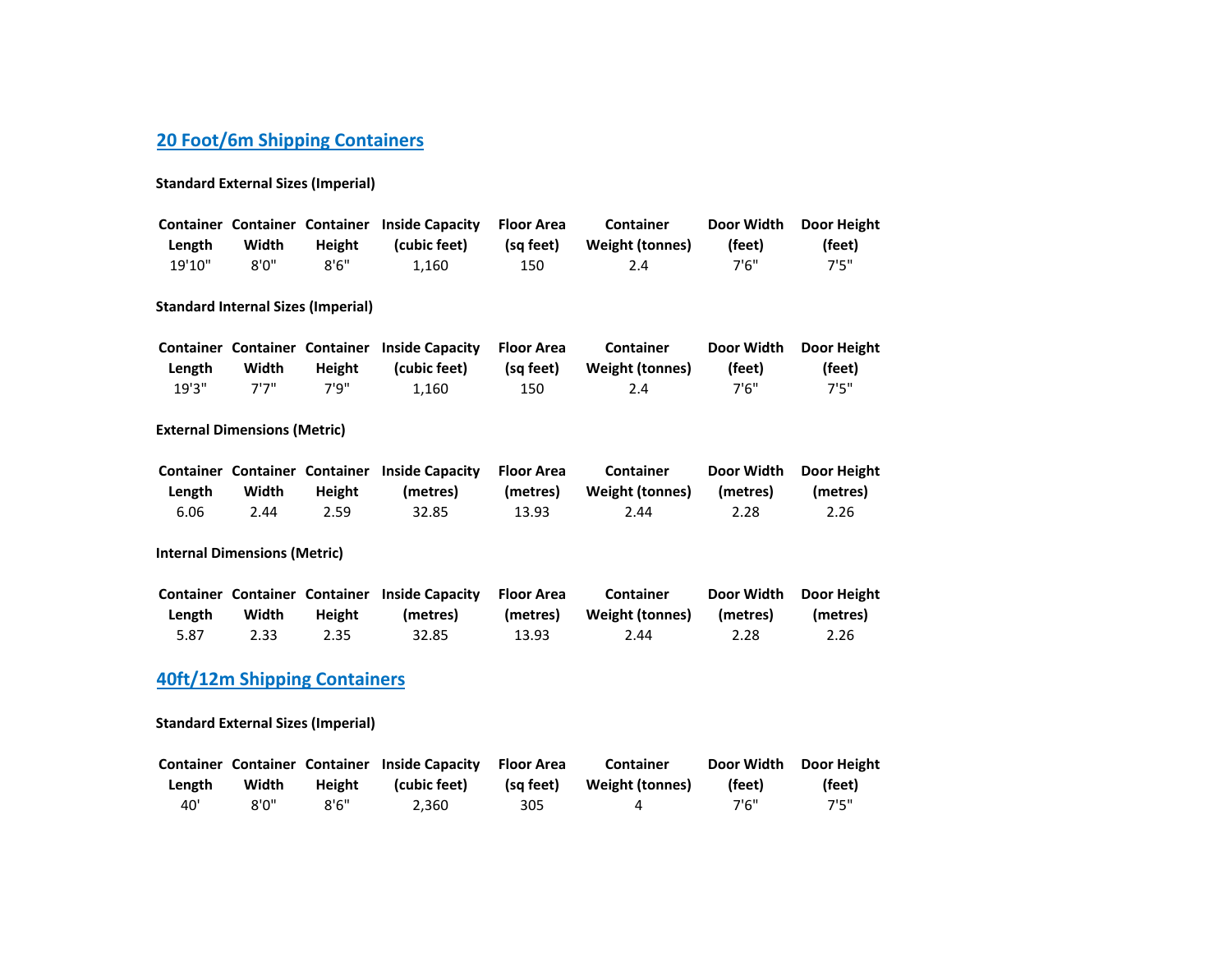## **Standard Internal Sizes (Imperial)**

|        |       |               | <b>Container Container Container Inside Capacity</b> | Floor Area | Container       | Door Width | <b>Door Height</b> |
|--------|-------|---------------|------------------------------------------------------|------------|-----------------|------------|--------------------|
| Length | Width | <b>Height</b> | (cubic feet)                                         | (sa feet)  | Weight (tonnes) | (feet)     | (feet)             |
| 39'4"  | フリフリ  | 7'9"          | 2.360                                                | 305        | Δ               | 7'6"       | 7'5"               |

#### **External Dimensions (Metric)**

|        |       |        | Container Container Container Inside Capacity Floor Area |          | Container       | Door Width | <b>Door Height</b> |
|--------|-------|--------|----------------------------------------------------------|----------|-----------------|------------|--------------------|
| Length | Width | Height | (metres)                                                 | (metres) | Weight (tonnes) | (metres)   | (metres)           |
| 12.19  | 2.44  | 2.59   | 66.83                                                    | 28.33    | 4.06            | 2.28       | 2.26               |

## **Internal Dimensions (Metric)**

|        |       |        | Container Container Container Inside Capacity Floor Area |          | <b>Container</b> | Door Width | <b>Door Height</b> |
|--------|-------|--------|----------------------------------------------------------|----------|------------------|------------|--------------------|
| Length | Width | Height | (metres)                                                 | (metres) | Weight (tonnes)  | (metres)   | (metres)           |
| 12     | 2.33  | 2.35   | 66.83                                                    | 28.33    | 4.06             | 2.28       | 2.26               |

## **High Cube Shipping Containers - Dimensions**

## **HC Standard External Dimensions (Imperial)**

| Hi Cube | Hi Cube                       | Hi Cube | Hi Cube                | Hi Cube           | Hi Cube          | Hi Cube     | Hi Cube     |
|---------|-------------------------------|---------|------------------------|-------------------|------------------|-------------|-------------|
|         | Container Container Container |         | <b>Inside Capacity</b> | <b>Floor Area</b> | <b>Container</b> | Door Width  | Door Height |
| Length  | Width                         | Height  | (cubic feet)           | (sa feet)         | Weight (tonnes)  | (feet)      | (feet)      |
| 10'     | 8'0''                         | 9'6"    | 630                    | 72                |                  | $1.57'$ 6"  | 8'5''       |
| 20'     | 8'0''                         | 9'6''   | 1.310                  | 150               |                  | $2.47'$ '6" | 8'5''       |
| 40'     | 8'0''                         | 9'6''   | 2,660                  | 305               |                  | 4 7'6"      | 8'5''       |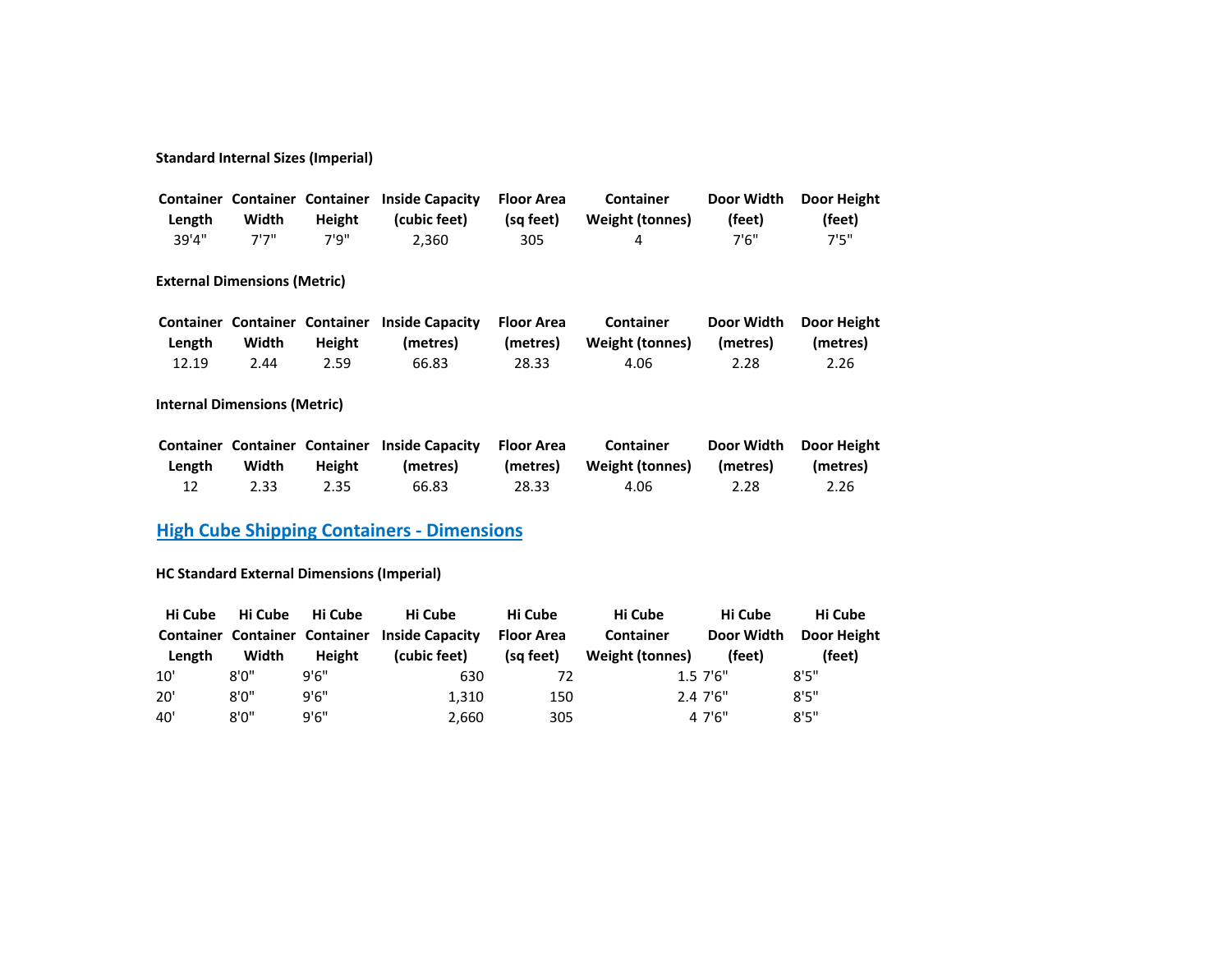## **HC Standard Internal Dimensions (Imperial)**

| Hi Cube | Hi Cube                       | Hi Cube | Hi Cube                | Hi Cube           | Hi Cube          | Hi Cube    | Hi Cube     |
|---------|-------------------------------|---------|------------------------|-------------------|------------------|------------|-------------|
|         | Container Container Container |         | <b>Inside Capacity</b> | <b>Floor Area</b> | <b>Container</b> | Door Width | Door Height |
| Length  | Width                         | Height  | (cubic feet)           | (sq feet)         | Weight (tonnes)  | (feet)     | (feet)      |
| 9'2''   | 7'8"                          | 8'9''   | 630                    | 72                | 1.5              | 7'6"       | 8'5''       |
| 19'3''  | 7'8"                          | 8'9''   | 1.310                  | 150               | 2.4              | 7'6''      | 8'5''       |
| 39'4"   | 7'8"                          | 8'9''   | 2,660                  | 305               | 4                | 7'6''      | 8'5''       |

## **HC External Sizes (Metric)**

| Hi Cube                              | Hi Cube | Hi Cube | Hi Cube                | Hi Cube           | Hi Cube                | Hi Cube    | Hi Cube     |
|--------------------------------------|---------|---------|------------------------|-------------------|------------------------|------------|-------------|
| <b>Container Container Container</b> |         |         | <b>Inside Capacity</b> | <b>Floor Area</b> | <b>Container</b>       | Door Width | Door Height |
| Length                               | Width   | Height  | (metres)               | (metres)          | <b>Weight (tonnes)</b> | (metres)   | (metres)    |
| 3.05                                 | 2.44    | 2.89    | 17.84                  | 6.69              | 1.52                   | 2.28       | 2.56        |
| 6.06                                 | 2.44    | 2.89    | 37.09                  | 13.93             | 2.44                   | 2.28       | 2.56        |
| 12.19                                | 2.44    | 2.89    | 75.32                  | 28.33             | 4.06                   | 2.28       | 2.56        |

**HC Internal Sizes (Metric)**

| Hi Cube | Hi Cube | Hi Cube                              | Hi Cube                | Hi Cube    | Hi Cube          | Hi Cube    | Hi Cube     |
|---------|---------|--------------------------------------|------------------------|------------|------------------|------------|-------------|
|         |         | <b>Container Container Container</b> | <b>Inside Capacity</b> | Floor Area | <b>Container</b> | Door Width | Door Height |
| Length  | Width   | Height                               | (metres)               | (metres)   | Weight (tonnes)  | (metres)   | (metres)    |
| 2.08    | 2.33    | 2.65                                 | 17.84                  | 6.69       | 1.52             | 2.28       | 2.56        |
| 5.87    | 2.33    | 2.65                                 | 37.09                  | 13.93      | 2.44             | 2.28       | 2.56        |
| 12      | 2.33    | 2.65                                 | 75.32                  | 28.33      | 4.06             | 2.28       | 2.56        |
|         |         |                                      |                        |            |                  |            |             |